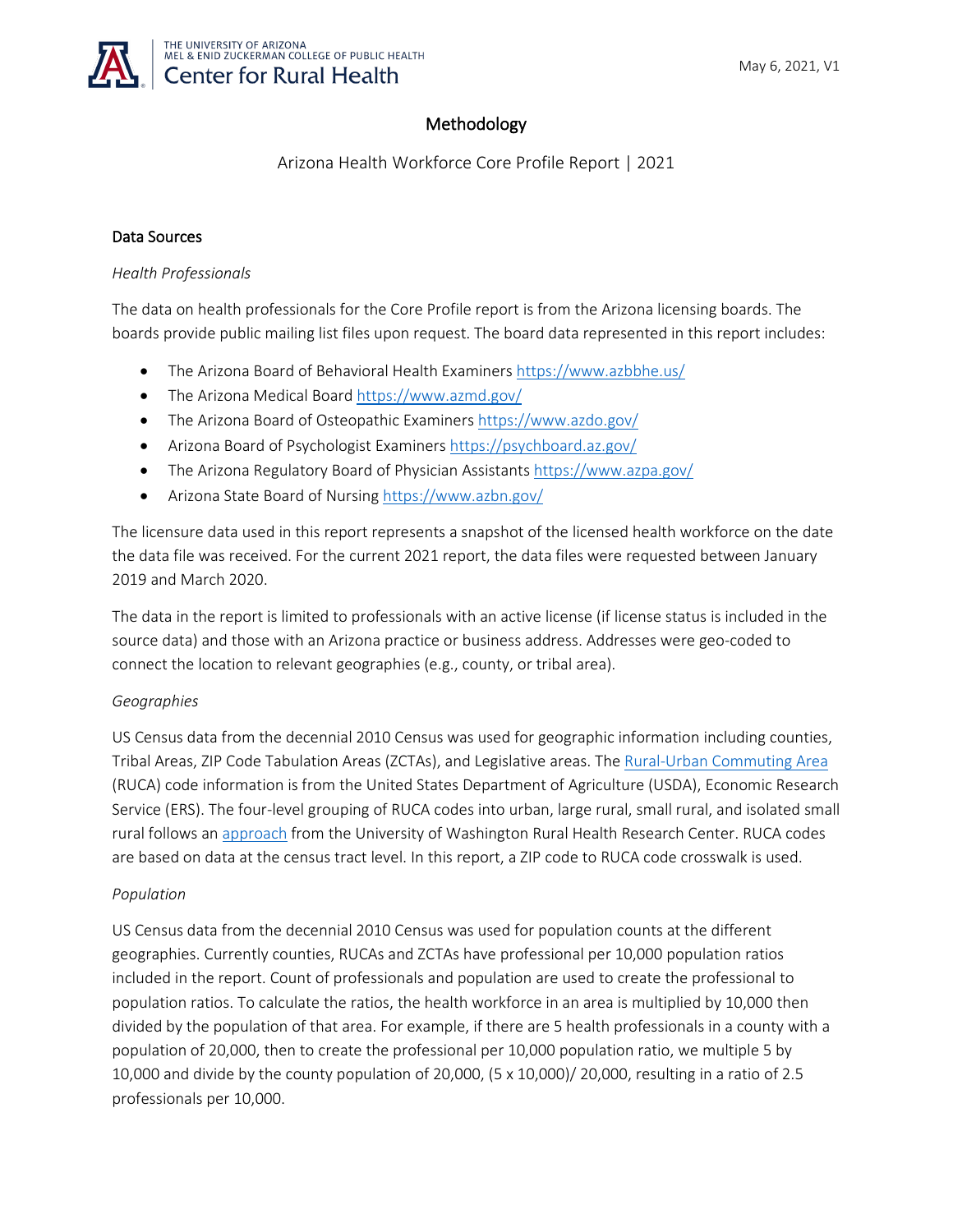

## Professional Groups

The health workforces in this report are grouped into several professional groups. The professions and the license types included in each profession are included in the table below.

| <b>Profession Group</b>                   | Licenses Included                        |
|-------------------------------------------|------------------------------------------|
| <b>Behavior Analysts</b>                  | BA                                       |
| Counselors                                | LAC, LPC                                 |
| Marriage and Family Therapists            | LAMFT, LMFT                              |
| Nurses-Advanced Practice Registered Nurse | APRN-RNP, APRN-CNM, APRNS-CNS, APRN-CRNA |
| Nurses - Nurse Assistant                  | UCNA, CNA, CMA, LNA                      |
| Nurses - Practical Nurse                  | LPN                                      |
| Nurses - Registered Nurse                 | <b>RN</b>                                |
| Physicians                                | MD, DO                                   |
| Physician Assistants                      | PA                                       |
| Psychologists                             | <b>PSYCH</b>                             |
| Social Workers                            | LBSW, LCSW, LMSW                         |
| Substance Abuse Counseling                | LASAC, LISAC, LSAT                       |

## Use of Scaled Counts on Heat Maps

Scaled counts are utilized to inform heat map gradients affected by outliers (very large or very small numbers). To determine a scaled count, the mean (average) and the standard deviation are calculated. Counts of professionals that are greater than the sum of the mean and a single standard deviation are scaled down to equal the sum of the mean and standard deviation. This approach allows greater distinction between gradients. Counts and ratios are provided in the map tooltip and the charts.

# ZIP Codes and ZIP Code Tabulation Areas

ZIP codes represent postal delivery routes and locations and are maintained by the United States Postal Service (USPS). ZIP codes do not represent geographic areas with boundaries. The US Census has developed ZIP Code Tabulation Areas or ZCTAs to provide an area approximation of the USPS ZIP code delivery routes. Find more information on the US Census ZCTAs [here.](https://www.census.gov/programs-surveys/geography/guidance/geo-areas/zctas.html) There is not always a direct one to one match between ZIP codes and ZCTAs. We used a ZIP to ZCTA [crosswalk](https://udsmapper.org/zip-code-to-zcta-crosswalk/) available from the Robert Graham Center, used in their Uniform Data System (UDS) Mapper. On the ZCTA map in the Core Profile Report, there are some areas that do not have an assigned ZCTA, this includes large land areas that have no ZCTA assigned or ZCTAs where there is no workforce.

#### Other Considerations

The data in this report should be considered an estimate of the selected health workforce in Arizona. The data represents a snapshot in time from the date the data was requested. Additionally, the health workforce included in the report are those who have an active license (if license status is available in the data). An individual may maintain a license but not necessarily be active in their field.